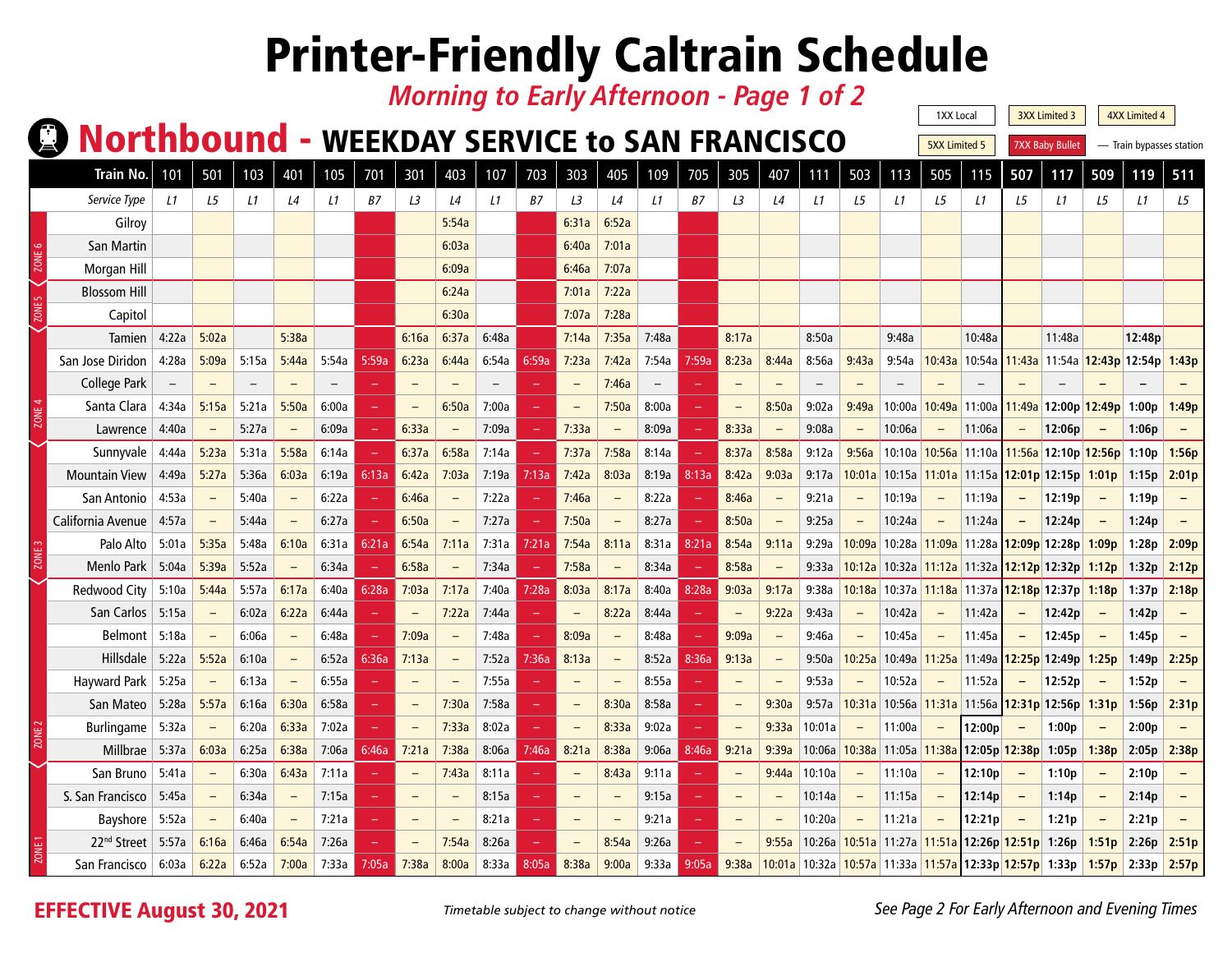#### *Early Afternoon to Evening - Page 2 of 2*

### **CONorthbound - WEEKDAY SERVICE to SAN FRANCISCO**

1XX Local | 3XX Limited 3 | 4XX Limited 4 **5XX Limited 5** 7XX Baby Bullet – Train bypasses station

| <b>Train No.</b>                                                                                                                             |                   | 513                 | 123   | 307           | 409   | 125                     | 707   | 309           | 411                      | 127                                                                                                   | 709      | 311                                                   | 413      | 129         | 711         | 313                                 |                          | 131                             | 515                 | 133           | 135               | 137    | 139    | 141                | $*143$ | *145   |
|----------------------------------------------------------------------------------------------------------------------------------------------|-------------------|---------------------|-------|---------------|-------|-------------------------|-------|---------------|--------------------------|-------------------------------------------------------------------------------------------------------|----------|-------------------------------------------------------|----------|-------------|-------------|-------------------------------------|--------------------------|---------------------------------|---------------------|---------------|-------------------|--------|--------|--------------------|--------|--------|
| Service Type                                                                                                                                 | L1                | L5                  | L1    | L3            | L4    | L1                      | B7    | LЗ            | L4                       | L1                                                                                                    | B7       | L3                                                    | L4       | L1          | B7          | LЗ                                  | L4                       | L1                              | L <sub>5</sub>      | L1            | L1                | L1     | L1     | L1                 | L1     | L1     |
| Gilroy                                                                                                                                       |                   |                     |       |               |       |                         |       |               |                          |                                                                                                       |          |                                                       |          |             |             |                                     |                          |                                 |                     |               |                   |        |        |                    |        |        |
| San Martin                                                                                                                                   |                   |                     |       |               |       |                         |       |               |                          |                                                                                                       |          |                                                       |          |             |             |                                     |                          |                                 |                     |               |                   |        |        |                    |        |        |
| Morgan Hill                                                                                                                                  |                   |                     |       |               |       |                         |       |               |                          |                                                                                                       |          |                                                       |          |             |             |                                     |                          |                                 |                     |               |                   |        |        |                    |        |        |
| <b>Blossom Hill</b>                                                                                                                          |                   |                     |       |               |       |                         |       |               |                          |                                                                                                       |          |                                                       |          |             |             |                                     |                          |                                 |                     |               |                   |        |        |                    |        |        |
| Capitol                                                                                                                                      |                   |                     |       |               |       |                         |       |               |                          |                                                                                                       |          |                                                       |          |             |             |                                     |                          |                                 |                     |               |                   |        |        |                    |        |        |
| Tamien                                                                                                                                       | 1:48p             |                     | 2:48p |               |       | 3:48p                   |       |               |                          | 4:48p                                                                                                 |          |                                                       |          | 5:45p       |             | 6:16p                               |                          | 6:50p                           |                     | 7:48p         |                   | 8:42p  |        | 9:42p              |        | 11:05p |
| San Jose Diridon                                                                                                                             |                   | 1:54p $2:43p$ 2:54p |       |               |       |                         |       |               |                          | 3:22p 3:44p 3:54p 3:59p 4:24p 4:44p 4:54p 4:59p 5:23p 5:44p 5:54p 5:59p 6:23p 6:44p 6:56p 7:43p 7:54p |          |                                                       |          |             |             |                                     |                          |                                 |                     |               | 8:24p             | 8:49p  | 9:19p  | 9:49p              | 10:19p | 11:12p |
| College Park                                                                                                                                 |                   |                     |       | 3:26p         |       |                         |       |               |                          |                                                                                                       |          |                                                       |          |             |             |                                     |                          |                                 |                     |               |                   |        |        |                    |        |        |
| Santa Clara                                                                                                                                  | 2:00p 2:49p 3:00p |                     |       |               | 3:50p | 4:00p                   |       |               | 4:50p                    | 5:00p                                                                                                 |          |                                                       | 5:50p    | 6:00p       |             |                                     |                          | 6:50p 7:02p                     | 7:49p               | 8:00p         | 8:30p             | 8:55p  | 9:25p  | 9:55p              | 10:25p | 11:18p |
| Lawrence 2:06p                                                                                                                               |                   |                     |       | $3:06p$ 3:33p |       | 4:09p                   |       | 4:34p         |                          | 5:09p                                                                                                 |          | 5:33p                                                 |          | 6:09p       |             | 6:33p                               |                          | 7:08p                           |                     | 8:06p         | 8:36p             | 9:01p  | 9:31p  | 10:01p             | 10:31p | 11:24p |
| Sunnyvale 2:10p 2:56p 3:10p 3:38p 3:58p 4:14p                                                                                                |                   |                     |       |               |       |                         |       |               |                          | $4:38p$ 4:58p 5:14p                                                                                   | and in   | $5:37p$ 5:58p 6:14p                                   |          |             |             |                                     |                          | $6:37p$ 6:58p 7:12p 7:56p 8:10p |                     |               | 8:40p             | 9:05p  | 9:35p  | 10:05 <sub>p</sub> | 10:35p | 11:28p |
| Mountain View 2:15p 3:01p 3:15p 3:43p 4:03p 4:19p 4:13p 4:43p 5:03p 5:19p 5:13p 5:42p 6:03p 6:19p 6:13p 6:42p 7:03p 7:17p 8:01p 8:15p        |                   |                     |       |               |       |                         |       |               |                          |                                                                                                       |          |                                                       |          |             |             |                                     |                          |                                 |                     |               | 8:45p             | 9:10p  | 9:40p  | 10:10p             | 10:40p | 11:33p |
| San Antonio                                                                                                                                  | 2:19p             |                     | 3:19p | 3:46p         |       | 4:22p                   |       | 4:46p         |                          | 5:22p                                                                                                 |          | 5:46p                                                 |          | 6:22p       |             | 6:46p                               |                          | 7:21p                           |                     | 8:19p         | 8:49p             | 9:14p  | 9:44p  | 10:14p             | 10:44p | 11:37p |
| California Avenue   2:24p                                                                                                                    |                   | $\sim$ $-$          |       | $3:24p$ 3:51p |       | 4:27p                   |       | 4:51p         |                          | 5:27p                                                                                                 |          | 5:50p                                                 |          | 6:27p       |             | 6:50p                               |                          | 7:25p                           |                     | 8:23p         | 8:53p             | 9:18p  | 9:48p  | 10:18p             | 10:48p | 11:41p |
| Palo Alto 2:28p 3:09p 3:28p 3:55p 4:11p 4:31p 4:21p 4:55p 5:11p 5:31p 5:21p 5:54p 6:11p 6:31p 6:21p 6:54p 7:11p 7:29p                        |                   |                     |       |               |       |                         |       |               |                          |                                                                                                       |          |                                                       |          |             |             |                                     |                          |                                 |                     | $8:09p$ 8:27p | 8:57p             | 9:23p  | 9:52p  | 10:23p             | 10:52p | 11:46p |
| Menlo Park   2:32p   3:12p   3:32p   3:58p                                                                                                   |                   |                     |       |               |       | 4:34p                   |       | 4:58p         |                          | 5:34p                                                                                                 |          | 5:58p                                                 |          | 6:34p       |             | 6:58p                               |                          |                                 | 7:32p $8:12p$ 8:30p |               | 9:00p             | 9:26p  | 9:56p  | 10:26p             | 10:56p | 11:50p |
| Redwood City 2:37p 3:18p 3:37p 4:04p 4:17p 4:40p                                                                                             |                   |                     |       |               |       |                         |       |               |                          | 4:28p 5:04p 5:17p 5:40p                                                                               |          | $5:28p$ 6:03p 6:17p 6:40p                             |          |             |             | 6:28p 7:03p 7:17p 7:38p 8:18p 8:36p |                          |                                 |                     |               | 9:06p             | 9:33p  | 10:02p | 10:33p             | 11:02p | 11:56p |
| San Carlos 2:42p                                                                                                                             |                   |                     | 3:42p |               |       | $4:22p$ 4:44p           |       |               |                          | $5:22p$ 5:44p                                                                                         |          |                                                       | 6:22p    | 6:44p       |             |                                     |                          | $7:22p$ 7:43p                   |                     | 8:41p         | 9:11p             | 9:38p  | 10:07p | 10:38p             | 11:07p | 12:01a |
| Belmont 2:45p                                                                                                                                |                   | $\equiv$            |       | $3:45p$ 4:10p |       | 4:48p                   |       | 5:09p         | $\sim$                   | 5:48p                                                                                                 | $\equiv$ | 6:09p                                                 | $\equiv$ | 6:48p       |             | 7:09p                               | $\overline{\phantom{a}}$ | 7:46p                           | $\sim$              | 8:44p         | 9:14p             | 9:41p  | 10:11p | 10:41p             | 11:11p | 12:05a |
| Hillsdale 2:49p 3:25p 3:49p 4:14p                                                                                                            |                   |                     |       |               |       | 4:52p                   |       | $4:36p$ 5:13p | $\equiv$                 | 5:52p                                                                                                 |          | $5:36p$ 6:13p                                         | $\equiv$ |             | 6:52p 6:36p | 7:13p                               | $\equiv$                 |                                 | $7:51p$ 8:26p       | 8:49p         | 9:19p             | 9:45p  | 10:15p | 10:45p             | 11:15p | 12:09a |
| Hayward Park 2:52p                                                                                                                           |                   |                     | 3:52p | $\equiv$      |       | 4:55p                   |       |               | $\overline{\phantom{m}}$ | 5:55p                                                                                                 |          |                                                       |          | 6:55p       |             |                                     |                          | 7:54p                           |                     | 8:52p         | 9:22p             | 9:48p  | 10:18p | 10:48p             | 11:18p | 12:12a |
| San Mateo 2:56p 3:31p 3:56p                                                                                                                  |                   |                     |       | $\equiv$      |       | $4:30p$ 4:58p           |       |               | 5:30p                    | 5:58p                                                                                                 |          |                                                       | 6:30p    | 6:58p       |             |                                     |                          | $7:30p$ 7:58p 8:31p 8:56p       |                     |               | 9:26p             | 9:52p  | 10:22p | 10:52p             | 11:22p | 12:16a |
| Burlingame 3:00p                                                                                                                             |                   |                     | 4:00p | $-$           |       | $4:33p$ 5:02p           |       |               |                          | $5:33p$ 6:02p                                                                                         |          |                                                       |          | 6:33p 7:02p |             | $\qquad \qquad -$                   |                          | $7:33p$ 8:02p                   |                     | 9:00p         | 9:30p             | 9:56p  | 10:25p | 10:56p             | 11:25p | 12:19a |
| Millbrae 3:05p 3:38p 4:05p                                                                                                                   |                   |                     |       | 4:22p         |       | 4:38p 5:06p 4:46p 5:21p |       |               | 5:38p                    | 6:06p                                                                                                 |          | 5:46p 6:21p 6:38p 7:06p 6:46p 7:22p 7:38p 8:08p 8:37p |          |             |             |                                     |                          |                                 |                     | 9:06p         | 9:36p             | 10:01p | 10:31p | 11:01p             | 11:31p | 12:25a |
| San Bruno $ 3:10p$                                                                                                                           |                   |                     | 4:10p |               |       | $4:43p$ 5:11p           |       |               |                          | $5:43p$ 6:11p                                                                                         |          |                                                       |          | 6:43p 7:11p |             |                                     |                          | 7:43p   8:12p                   |                     | 9:10p         | 9:40 <sub>p</sub> | 10:06p | 10:36p | 11:05p             | 11:36p | 12:29a |
| S. San Francisco   3:14p                                                                                                                     |                   |                     | 4:14p | $\equiv$      |       | 5:15p                   |       | $\equiv$      |                          | 6:15p                                                                                                 |          |                                                       |          | 7:15p       |             | $\overline{\phantom{a}}$            |                          | 8:16p                           |                     | 9:14p         | 9:44p             | 10:10p | 10:40p | 11:09p             | 11:40p | 12:33a |
| Bayshore $ 3:21p$                                                                                                                            |                   |                     | 4:21p | $\equiv$      |       | 5:21p                   |       |               | $\overline{\phantom{m}}$ | 6:21p                                                                                                 |          |                                                       |          | 7:21p       |             |                                     |                          | 8:23p                           | $\qquad \qquad -$   | 9:21p         | 9:51p             | 10:17p | 10:46p | 11:16p             | 11:46p | 12:39a |
| $22nd$ Street   3:26p   3:51p   4:26p                                                                                                        |                   |                     |       |               |       | $4:54p$ 5:26p           | 5:00p |               |                          | $5:54p$ 6:26p                                                                                         | 6:00p    |                                                       |          | 6:54p 7:27p | 7:00p       |                                     |                          | 7:54p 8:29p 8:51p 9:27p         |                     |               | 9:57p             | 10:22p | 10:52p | 11:21p             | 11:52p | 12:45a |
| San Francisco 3:33p 3:57p 4:33p 4:39p 5:00p 5:33p 5:05p 5:38p 6:00p 6:33p 6:05p 6:38p 7:00p 7:34p 7:05p 7:39p 8:00p 8:35p 8:57p 9:33p 10:03p |                   |                     |       |               |       |                         |       |               |                          |                                                                                                       |          |                                                       |          |             |             |                                     |                          |                                 |                     |               |                   | 10:30p | 11:00p | 11:29p             | 12:00a | 12:53a |

*\*On SAP Center event days, Train 143 or Train 145 departure from San Jose Diridon station may be delayed and will depart no later than 10:30p or 11:30p respectively.*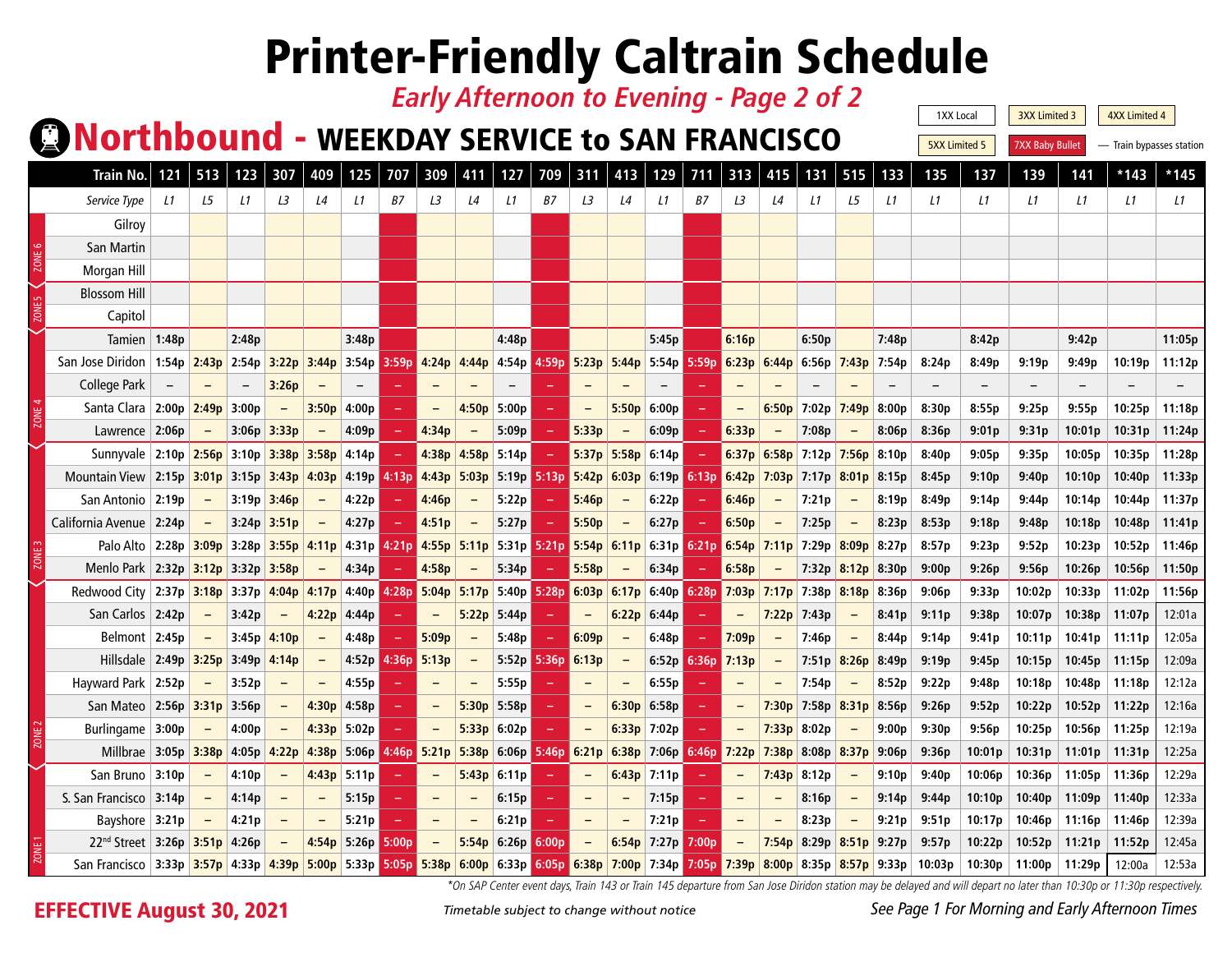| <b>Morning to Early Afternoon - Page 1 of 2</b><br>1XX Local<br>3XX Limited 3<br><b>4XX Limited 4</b> |                         |                                                            |                   |                          |          |                          |                          |       |           |                          |                          |                          |            |                          |                          |        |                          |                          |                          |                        |                          |                          |                          |                          |        |       |
|-------------------------------------------------------------------------------------------------------|-------------------------|------------------------------------------------------------|-------------------|--------------------------|----------|--------------------------|--------------------------|-------|-----------|--------------------------|--------------------------|--------------------------|------------|--------------------------|--------------------------|--------|--------------------------|--------------------------|--------------------------|------------------------|--------------------------|--------------------------|--------------------------|--------------------------|--------|-------|
|                                                                                                       |                         | <b>Q Southbound - WEEKDAY SERVICE to SAN JOSE / GILROY</b> |                   |                          |          |                          |                          |       |           |                          |                          |                          |            |                          |                          |        |                          | <b>5XX Limited 5</b>     |                          | <b>7XX Baby Bullet</b> |                          | - Train bypasses station |                          |                          |        |       |
|                                                                                                       |                         |                                                            |                   |                          |          |                          |                          |       |           |                          |                          |                          |            |                          |                          |        |                          |                          |                          |                        |                          |                          |                          |                          |        |       |
|                                                                                                       | Train No.               | 102                                                        | 502               | 104                      | 702      | 402                      | 302                      | 106   | 704       | 404                      | 304                      | 108                      | 706        | 406                      | 306                      | 110    | 504                      | 112                      | 506                      | 114                    | 508                      | 116                      | 510                      | 118                      | 512    | 120   |
|                                                                                                       | Service Type            | L1                                                         | L5                | L1                       | B7       | L4                       | L3                       | L1    | <b>B7</b> | L4                       | L3                       | L1                       | B7         | L4                       | LЗ                       | L1     | L5                       | L1                       | L5                       | L1                     | L5                       | L1                       | L5                       | L1                       | L5     | L1    |
|                                                                                                       | San Francisco           | 4:51a                                                      | 5:30a             | 5:39a                    | 6:06a    | 6:12a                    | 6:32a                    | 6:39a | 7:06a     | 7:12a                    | 7:32a                    | 7:39a                    | 8:06a      | 8:12a                    | 8:32a                    | 8:39a  | 9:14a                    | 9:38a                    | 10:14a                   | 10:38a                 | 11:14a                   | 11:38a                   | 12:14p                   | 12:38p                   | 1:14p  | 1:38p |
|                                                                                                       | 22 <sup>nd</sup> Street | 4:56a                                                      | 5:35a             | 5:44a                    | 6:11a    | 6:17a                    | $\overline{\phantom{0}}$ | 6:44a | 7:11a     | 7:17a                    | $\overline{\phantom{m}}$ | 7:44a                    | 8:11a      | 8:17a                    | $\qquad \qquad -$        | 8:44a  | 9:19a                    | 9:43a                    | 10:19a                   | 10:43a                 | 11:19a                   | 11:43a                   |                          | $12:19p$ 12:43p 1:19p    |        | 1:43p |
|                                                                                                       | Bayshore                | 5:01a                                                      |                   | 5:49a                    |          | $\overline{\phantom{0}}$ |                          | 6:49a |           |                          |                          | 7:49a                    |            |                          |                          | 8:49a  | $\overline{\phantom{0}}$ | 9:48a                    |                          | 10:48a                 | $\overline{\phantom{m}}$ | 11:48a                   |                          | 12:48p                   |        | 1:48p |
|                                                                                                       | S. San Francisco        | 5:08a                                                      |                   | 5:56a                    |          | $\qquad \qquad -$        | $\overline{\phantom{a}}$ | 6:56a |           |                          | $\qquad \qquad -$        | 7:56a                    |            | $\overline{\phantom{0}}$ | $\overline{\phantom{0}}$ | 8:56a  | $\qquad \qquad -$        | 9:55a                    | $\overline{\phantom{a}}$ | 10:55a                 | $\qquad \qquad -$        | 11:55a                   | $\qquad \qquad -$        | 12:55p                   |        | 1:55p |
|                                                                                                       | San Bruno               | 5:12a                                                      |                   | 6:00a                    | $\equiv$ | 6:28a                    | $\overline{\phantom{a}}$ | 7:00a |           | 7:28a                    | $\qquad \qquad -$        | 8:00a                    | <b>100</b> | 8:28a                    | $\equiv$                 | 9:00a  | $\equiv$                 | 9:59a                    |                          | 10:59a                 | $\overline{\phantom{a}}$ | 11:59a                   | $\overline{\phantom{0}}$ | 12:59p                   |        | 1:59p |
|                                                                                                       | Millbrae                | 5:16a                                                      | 5:48a             | 6:04a                    | 6:25a    | 6:33a                    | 6:49a                    | 7:04a | 7:25a     | 7:33a                    | 7:49a                    | 8:04a                    | 8:25a      | 8:33a                    | 8:49a                    | 9:04a  | 9:34a                    | 10:04a                   | 10:34a                   | 11:04a                 | 11:34a                   | 12:04p                   | 12:34p                   | 1:04p                    | 1:34p  | 2:04p |
|                                                                                                       | Burlingame              | 5:21a                                                      |                   | 6:09a                    |          | 6:38a                    | $\overline{\phantom{a}}$ | 7:09a |           | 7:38a                    | $\overline{\phantom{a}}$ | 8:09a                    |            | 8:38a                    | $\overline{\phantom{0}}$ | 9:09a  | $\qquad \qquad -$        | 10:09a                   |                          | 11:09a                 | $\qquad \qquad -$        | 12:09p                   |                          | 1:09p                    |        | 2:09p |
|                                                                                                       | San Mateo               | 5:25a                                                      | 5:55a             | 6:13a                    |          | 6:42a                    | $\overline{\phantom{0}}$ | 7:13a |           | 7:42a                    | $\qquad \qquad -$        | 8:13a                    |            | 8:42a                    | $\qquad \qquad -$        | 9:13a  | 9:40a                    | 10:12a                   | 10:40a                   | 11:12a 11:40a          |                          |                          | 12:12p 12:40p            | 1:12p                    | 1:40p  | 2:12p |
|                                                                                                       | Hayward Park            | 5:28a                                                      |                   | 6:16a                    |          | $-$                      | $\overline{\phantom{a}}$ | 7:16a |           |                          | $\equiv$                 | 8:16a                    |            |                          | $-$                      | 9:16a  | $\overline{\phantom{a}}$ | 10:16a                   |                          | 11:16a                 |                          | 12:16p                   |                          | 1:16p                    |        | 2:16p |
|                                                                                                       | Hillsdale               | 5:32a                                                      | 6:00a             | 6:19a                    | 6:34a    | $\qquad \qquad -$        | 6:57a                    | 7:19a | 7:34a     | $\overline{\phantom{0}}$ | 7:57a                    | 8:19a                    | 8:34a      | $\overline{\phantom{a}}$ | 8:57a                    | 9:19a  | 9:44a                    | 10:19a                   | 10:44a                   | 11:19a 11:44a          |                          |                          | 12:19p 12:44p            | 1:19p                    | 1:44p  | 2:19p |
|                                                                                                       | <b>Belmont</b>          | 5:35a                                                      |                   | 6:23a                    | ÷        |                          | 7:01a                    | 7:23a |           |                          | 8:01a                    | 8:23a                    |            | $\overline{\phantom{0}}$ | 9:01a                    | 9:23a  | $\overline{\phantom{a}}$ | 10:23a                   |                          | 11:23a                 | $\overline{\phantom{a}}$ | 12:23p                   | $\equiv$                 | 1:23p                    |        | 2:23p |
|                                                                                                       | San Carlos              | 5:39a                                                      | $\qquad \qquad -$ | 6:26a                    | $\equiv$ | 6:50a                    | $\overline{\phantom{0}}$ | 7:26a |           | 7:50a                    | $\overline{\phantom{m}}$ | 8:26a                    |            | 8:50a                    | $\overline{\phantom{m}}$ | 9:27a  | $\qquad \qquad -$        | 10:27a                   |                          | 11:27a                 | $\overline{\phantom{a}}$ | 12:27p                   | $\equiv$                 | 1:27p                    | $\sim$ | 2:27p |
|                                                                                                       | Redwood City            | 5:43a                                                      | 6:07a             | 6:30a                    | 6:41a    | 6:54a                    | 7:07a                    | 7:30a | 7:41a     | 7:54a                    | 8:07a                    | 8:30a                    | 8:41a      | 8:54a                    | 9:07a                    | 9:32a  | 9:51a                    | 10:32a                   |                          | 10:51a 11:32a 11:51a   |                          |                          | 12:32p 12:51p 1:32p      |                          | 1:51p  | 2:32p |
|                                                                                                       | Menlo Park              | 5:49a                                                      | 6:13a             | 6:36a                    |          |                          | 7:12a                    | 7:36a |           |                          | 8:12a                    | 8:36a                    |            |                          | 9:12a                    | 9:38a  | 9:57a                    | 10:38a                   | 10:57a                   | 11:38a                 | 11:57a                   |                          | 12:38p 12:57p            | 1:38p                    | 1:57p  | 2:38p |
|                                                                                                       | Palo Alto               | 5:53a                                                      | 6:17a             | 6:40a                    | 6:49a    | 7:01a                    | 7:16a                    | 7:40a | 7:49a     | 8:01a                    | 8:16a                    | 8:40a                    | 8:49a      | 9:01a                    | 9:16a                    | 9:41a  | 10:00a                   | 10:41a                   | 11:00a                   | 11:41a                 | 12:00p                   | 12:41p                   | 1:00p                    | 1:41p                    | 2:00p  | 2:41p |
|                                                                                                       | California Avenue       | 5:56a                                                      | $\equiv$          | 6:43a                    | ÷        | $\overline{\phantom{0}}$ | 7:20a                    | 7:43a |           |                          | 8:20a                    | 8:43a                    |            | $\overline{\phantom{0}}$ | 9:20a                    | 9:45a  | $\overline{\phantom{a}}$ | 10:45a                   |                          | 11:45a                 |                          | 12:45p                   | $\qquad \qquad -$        | 1:45p                    |        | 2:45p |
|                                                                                                       | San Antonio             | 6:01a                                                      |                   | 6:48a                    |          |                          | 7:24a                    | 7:48a |           |                          | 8:24a                    | 8:48a                    |            |                          | 9:24a                    | 9:50a  | $\overline{\phantom{0}}$ | 10:50a                   |                          | 11:50a                 |                          | 12:50p                   | $\equiv$                 | 1:50p                    |        | 2:50p |
|                                                                                                       | <b>Mountain View</b>    | 6:05a                                                      | 6:24a             | 6:52a                    | 6:57a    | 7:09a                    | 7:29a                    | 7:52a | 7:57a     | 8:09a                    | 8:29a                    | 8:52a                    | 8:57a      | 9:09a                    | 9:29a                    | 9:54a  | 10:08a                   | 10:54a                   | 11:08a                   | 11:54a                 | 12:08p                   | 12:54p                   | 1:08p                    | 1:54p                    | 2:08p  | 2:54p |
|                                                                                                       | Sunnyvale               | 6:10a                                                      | 6:30a             | 6:57a                    | $\equiv$ | 7:14a                    | 7:34a                    | 7:57a |           | 8:14a                    | 8:34a                    | 8:57a                    |            | 9:14a                    | 9:34a                    | 9:59a  | 10:13a                   | 10:59a                   | 11:13a 11:59a            |                        |                          | 12:13p 12:59p            | 1:13p                    | 1:59p                    | 2:13p  | 2:59p |
|                                                                                                       | Lawrence                | 6:14a                                                      |                   | 7:05a                    |          |                          | 7:38a                    | 8:05a |           |                          | 8:38a                    | 9:05a                    |            |                          | 9:38a                    | 10:04a | $\overline{\phantom{a}}$ | 11:04a                   |                          | 12:04p                 |                          | 1:04p                    | $\equiv$                 | 2:04p                    |        | 3:04p |
|                                                                                                       | Santa Clara             | 6:20a                                                      | 6:37a             | 7:11a                    |          | 7:22a                    | $\overline{\phantom{a}}$ | 8:11a |           | 8:22a                    | $\qquad \qquad -$        | 9:11a                    |            | 9:22a                    | $\qquad \qquad -$        | 10:10a | 10:20a                   | 11:10a                   | 11:20a                   |                        | 12:10p 12:20p            | 1:10p                    | 1:20p                    | 2:10p                    | 2:20p  | 3:10p |
|                                                                                                       | College Park            | $\qquad \qquad -$                                          |                   | $\overline{\phantom{a}}$ | $\equiv$ | -                        | $\overline{\phantom{a}}$ | 8:14a |           |                          | $\equiv$                 | $\overline{\phantom{0}}$ |            |                          | $-$                      |        |                          | $\overline{\phantom{0}}$ |                          |                        |                          |                          |                          | $\overline{\phantom{0}}$ |        |       |
|                                                                                                       | San Jose Diridon        | 6:27a                                                      | 6:43a             | 7:20a                    | 7:12a    | 7:29a                    | 7:48a                    | 8:23a | 8:12a     | 8:29a                    | 8:48a                    | 9:19a                    | 9:11a      | 9:29a                    | 9:48a                    | 10:18a | 10:28a                   | 11:18a                   | 11:28a                   |                        | 12:18p 12:28p            | 1:18p                    | 1:28p                    | 2:18p                    | 2:28p  | 3:18p |
|                                                                                                       | Tamien                  |                                                            |                   | 7:24a                    |          |                          |                          | 8:28a |           |                          |                          | 9:24a                    |            |                          |                          | 10:23a |                          | 11:23a                   |                          | 12:23p                 |                          | 1:23p                    |                          | 2:23p                    |        | 3:23p |
|                                                                                                       | Capitol                 |                                                            |                   |                          |          |                          |                          |       |           |                          |                          |                          |            |                          |                          |        |                          |                          |                          |                        |                          |                          |                          |                          |        |       |
|                                                                                                       | <b>Blossom Hill</b>     |                                                            |                   |                          |          |                          |                          |       |           |                          |                          |                          |            |                          |                          |        |                          |                          |                          |                        |                          |                          |                          |                          |        |       |
|                                                                                                       | Morgan Hill             |                                                            |                   |                          |          |                          |                          |       |           |                          |                          |                          |            |                          |                          |        |                          |                          |                          |                        |                          |                          |                          |                          |        |       |
|                                                                                                       | San Martin              |                                                            |                   |                          |          |                          |                          |       |           |                          |                          |                          |            |                          |                          |        |                          |                          |                          |                        |                          |                          |                          |                          |        |       |
|                                                                                                       | Gilroy                  |                                                            |                   |                          |          |                          |                          |       |           |                          |                          |                          |            |                          |                          |        |                          |                          |                          |                        |                          |                          |                          |                          |        |       |